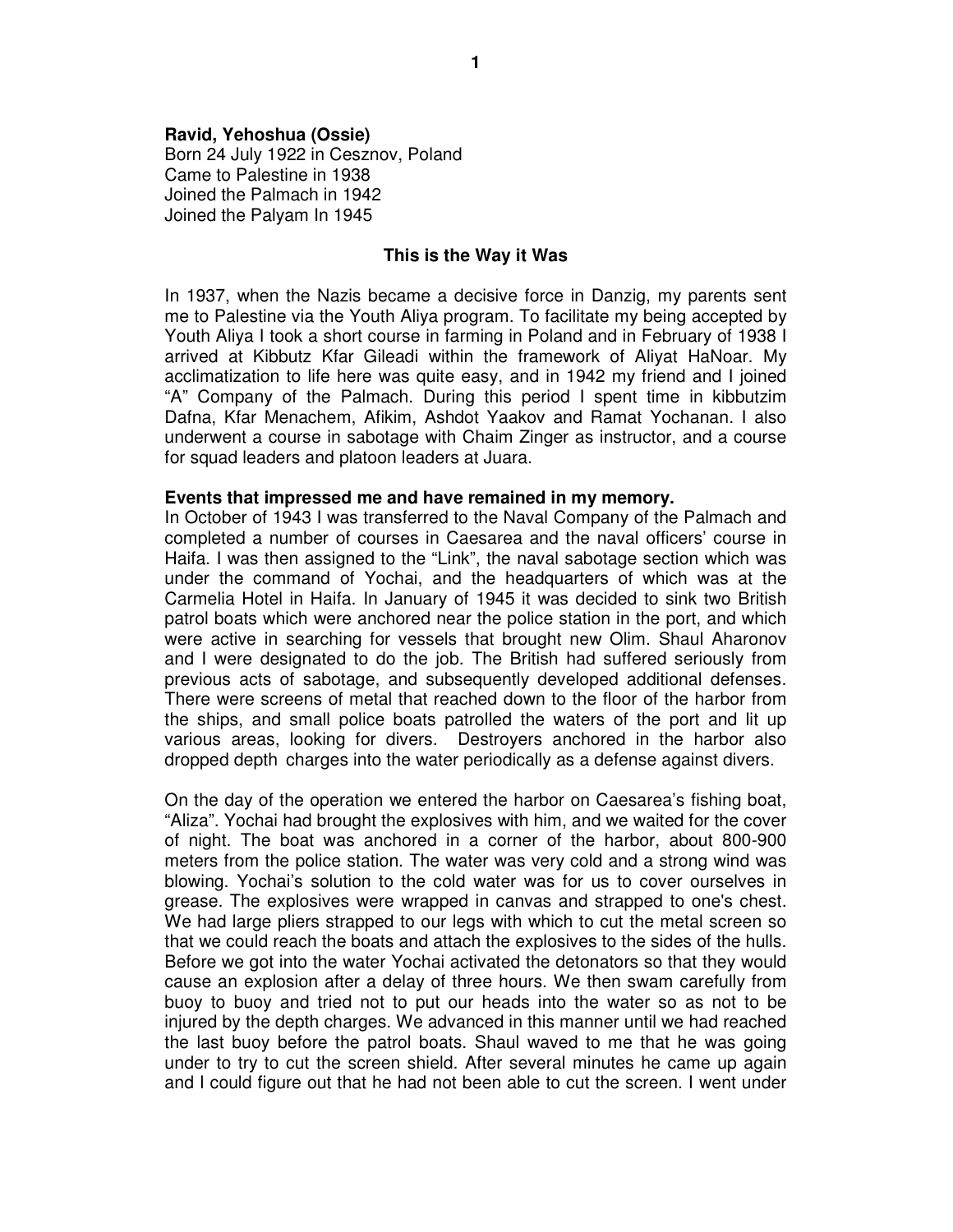to try my hand at cutting the screen but did not succeed either, because it was too thick.

In the meantime the British sensed that something was going on and there was a sense of increased activity in the harbor. We decided to hurry back to the "Aliza". The water was terribly cold, our time was running out, and the explosives were liable to go off soon. Shaul managed to free himself and was able to swim more easily towards the vessel. I tried a number of times, but had no success. With my last bit of strength I managed to reach the vessel and climb the ladder. When I boarded the vessel and Yochai saw that the explosives were still strapped to my body, he took out a knife, cut the straps, and the explosives fell into the water. One half hour later we heard the bang when the explosions occurred.

At Palyam headquarters it was decided that after men had received theoretical training in seamanship courses, they had to receive practical training on ships. Therefore, in January of 1945, I boarded the "SS Amos" as an ordinary sailor, and worked at shoveling coal to the boilers. We worked in temperatures of  $50^{\circ}$ C. This was very difficult work and was usually done by blacks. I worked on the ship until October, and after that joined a Palmach platoon at Kibbutz Maabarot.

In 1946 several of us Palyamniks boarded a merchant vessel in the port of Haifa with the consent of the captain, who had been bribed, and were able to sail to Marseilles. Once there, we met Yoske Almog, who had been waiting for us, and he brought us to the camp at St Jerome. I remained there for about three months and then traveled to Italy and reported to Yehuda Arazi at the Magenta camp. While conversing with him I mentioned that I had had to leave my parents in Danzig, and when the World War began they fled eastward with other Jews, toward Russia and China. I received a few letters from them when I was at Kfar Gileadi but after a while the contact was broken. At the same time the rumors of the destruction of European Jewry spread and I did not know where my parents were, or if they were alive or dead. After the War and after the Holocaust, Jews that remained started to congregate in camps that the Mosad for Aliya Bet organized in Europe. I asked Arazi to allow me to look for them in camps that had been set up in Germany and Austria before I went on a trip with Olim to Palestine.

Arazi told me that first I should report to Metaponto, and there he would notify me of his decision. I reported there and was put in charge of supplying water and food for the camp. A short time later I was told to report to Arazi in Rome. He had prepared false papers for me in the name of a U.S. Army lieutenant named Stock Peterson, born in Alaska. I received an American army uniform and a jeep and was presumably in the U,S, military intelligence, whose job it was to question German prisoners–of-war, as I was fluent in German.

I received a three week vacation to search for my family. I was also given a list of camps in Germany and Austria and the address of one of our people in Austria, in the event that I needed to contact someone. I wandered among all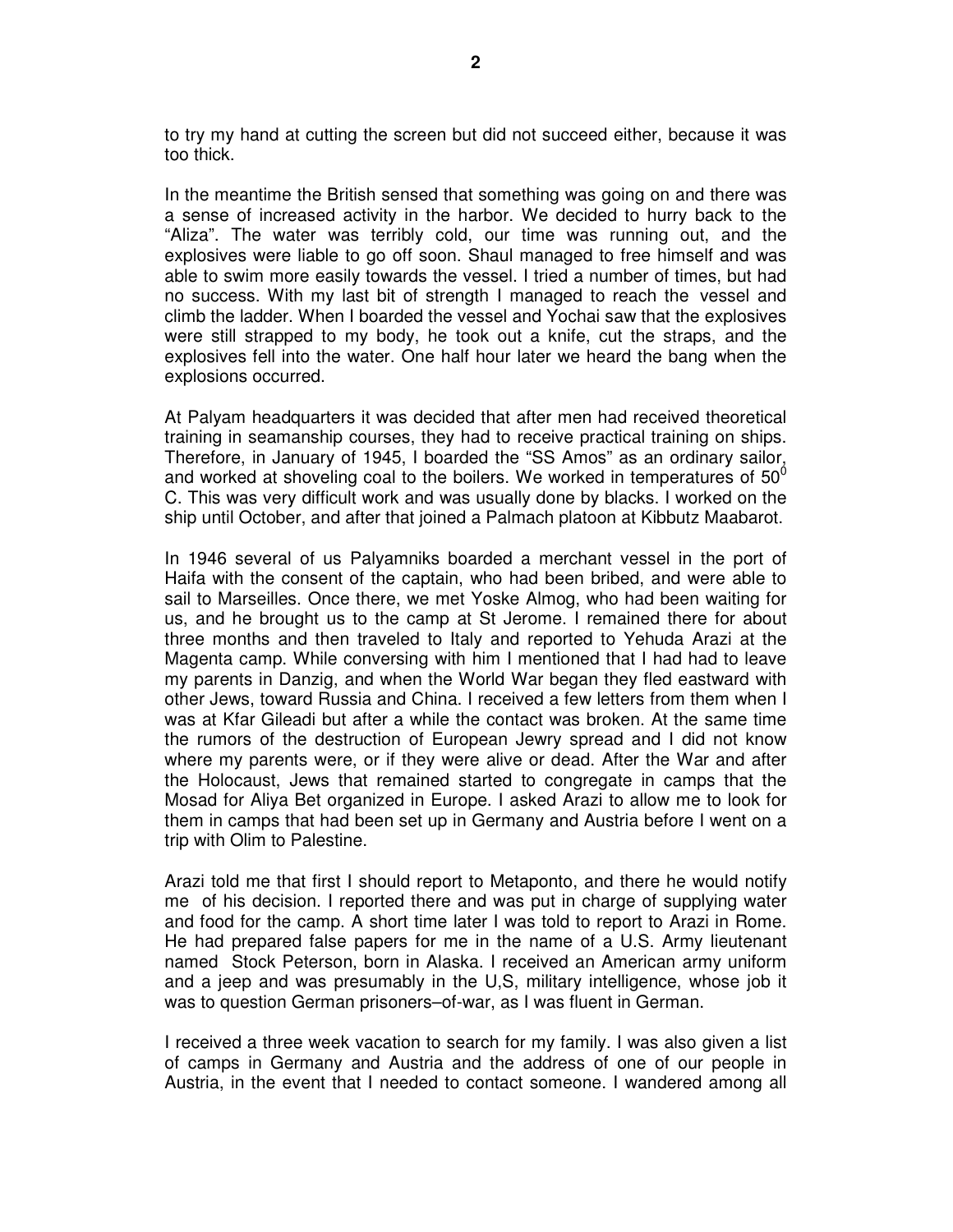the camps and first approached the camp director, who was an Israeli. I would explain who I was and ask permission to see the list of inmates and to ask questions about people. In this manner I was able to cover a great many camps, the names of which I don't recall. Time was running out and I still had no information concerning of my family. I had promised to return to a camp near Metaponto by a certain date, so decided that the last place I would try was a camp near Salzburg, Austria. By this time I was almost certain that none of the family was alive, and I did not have much hope of finding anyone.

I arrived at the Salzburg camp in the evening and found a bunch of destroyed buildings and tents put up near them. People wandered about listlessly in ragged clothes. I approached one building near which three children were playing soccer with a ball made of rags. They ran from me when I stopped the jeep nearby, but I ran after them. They entered a building and went up to the second floor and I followed after them. I yelled for them to stop and while doing so I asked if they new anyone from the Shmuckler family. They kept running however and ran into one of the rooms. I stopped at the door and knocked. An old, blond-haired woman opened the door and stood before me shivering. I told her that I am a Jew from Eretz Israel and she has nothing to fear. I then asked her if she knows anyone from the Shmuckler family. The woman answered: "Ossie, Ossie!", and only then did I realize that this old woman was my mother. I had not seen her for ten years. My father was also there, and the three children who had run from me in fear were my three brothers. It is impossible to describe our emotions at that moment. We talked the whole night.

Before I had left Italy, Arazi had told me that if I find them I should take my brothers with me and they would go to Palestine on one of the Hagana ships. He would get certificates for my parents, so that they could go legally. I made the necessary arrangements with the camp director, and on the following day I took my brothers with me in the jeep and we headed back to Italy. I crossed the border at the Brenner Pass and there I ran into a checkpost of the British Army. They asked to see my papers and when they saw that I was from Alaska they were very interested and asked me many questions about life in Alaska. They asked me who the fellows in the jeep were and I told them that they were refugees that I picked up along the way. I told them everything I ever learned in school about Alaska. Finally I arrived at Metaponto with my brothers and reported to Arazi about the success of my mission. Yehuda told me that I would sail on the "Shabtai Luzinski" the following month and that my brothers would sail on the "Chaim Arlosoroff" which would sail on the  $27<sup>th</sup>$  of February 1947. This ship was caught by the British and my brothers were sent to the camps in Cyprus.

On  $4<sup>th</sup>$  March 1947 I sailed with the Olim of the "Shabtai Luzinski" and we reached Palestine opposite the shore of Nitzanim. The British discovered us and we received orders to sail into the shore, beach the ship, and get the Olim off and away. I jumped into the water and was thrown a line which I brought to the shore, and tied it to something solid. The Olim either swam or used small boats which could be tugged along the line so that they could get to shore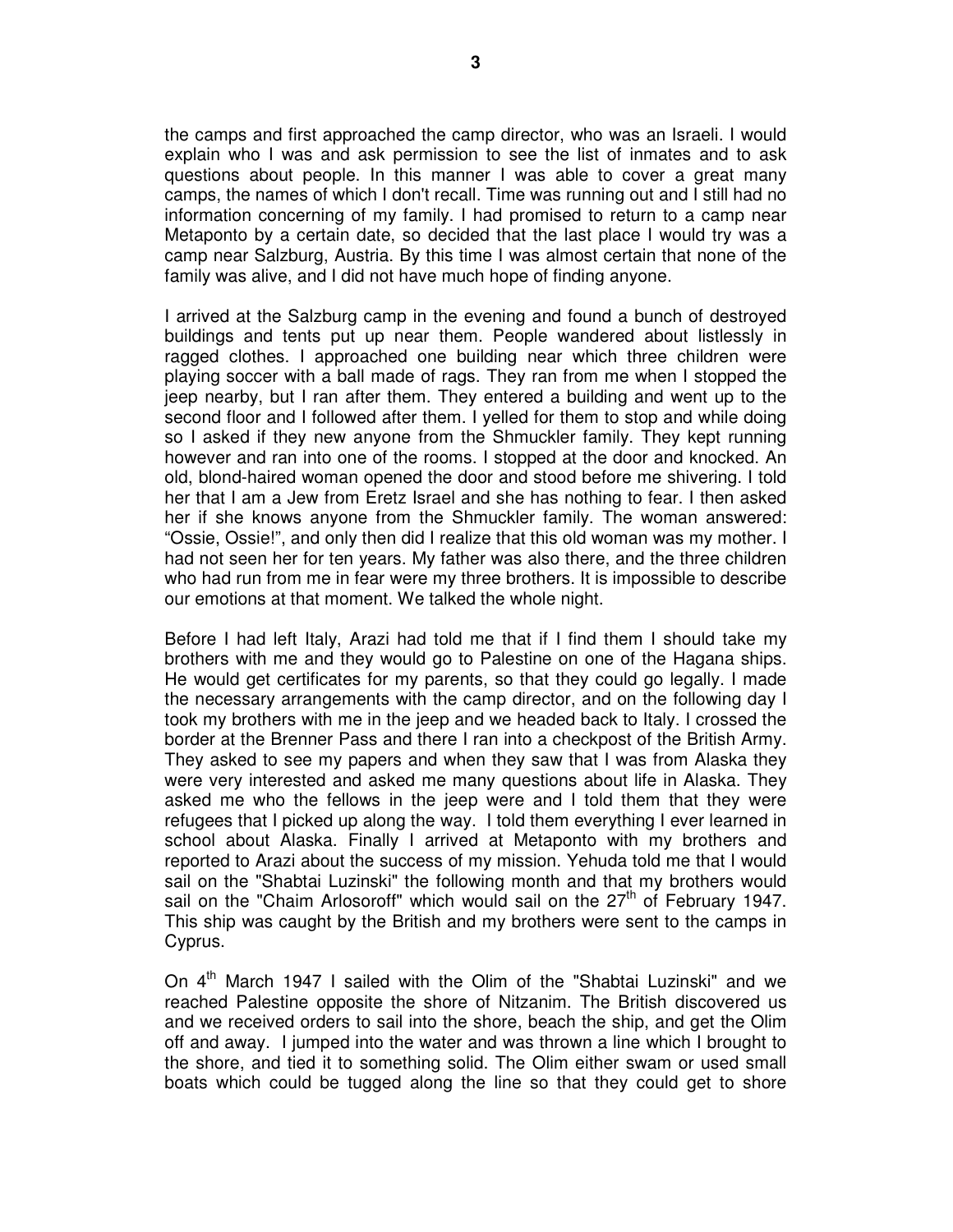quickly. The British brought soldiers to the shore and there was a mix-up of soldiers, Olim and Israelis. The Olim and the Israelis were sent to Cyprus. I managed to avoid the British and got to Beer Tuvia and to the Zoller family there. They gladly hosted me for several days, until the British moved out. I left them, and spent a short time in Palestine before leaving again for Italy, where I was given command of the Formia camp. We started to prepare the ship, "Af Al Pi Chen". I made contact with the authorities in the area and we spread a rumor that there was sickness in the camp and ordinary citizens should not enter. Every so often we would get a shipment of new Olim, and would take care of them, feed them, put them up in tents, and prepare them for the voyage to Palestine.

Yehuda Arazi came to Formia and told me to prepare for loading the Olim on the night of 15 September 1947,and that I was also to accompany them on the voyage to Palestine. I was also told that we would not need small boats to load the Olim because this vessel was an L.S.T. that ordinarily carried tanks. It could come in to the shore and the Olim would be able to walk on board. When the time came, the door would not open, and we did have to use boats to take the Olim aboard. A rather dangerous storm was raging while we loaded the Olim, and it took almost 4 hours before they were all on board. Dawn was breaking by the time that we left the shore at Formia with 434 Olim. I knew that this flat vessel was to be used only over short distances and was not suited to weather storms or to traverse open seas. To our good luck we had calm seas all the way. En route we organized groups of young people to aid the other Olim, and to give out the food and water.

In the course of the voyage it turned out that we had an olah with us named Betty Fiedler. She betrayed us and identified all the Israeli crew members, except me, to the British. I managed to go as one of the deported Olim and not as a crew member. I spent about a month in Cyprus and was then sneaked out on a boat that sailed back to Palestine. I reported back to Yigal Alon soon after I arrived, told him about Betty, and gave him a photo of her. Yigal said that he would have the matter looked into by Intelligence, and would find out her background. A long time afterwards, when I was in Italy, I found out that her step-sister came to Kfar Gileadi and spent about 1½ years there. She went to Jerusalem and there contact was lost. Betty was also never heard of again.

In March 1948, Arabs blew up a vehicle filled with explosives in the street leading to the port of Haifa. Six Jews were killed in the explosion. In retaliation it was decided to blow up a vehicle in the midst of the Arab neighborhood and near the headquarters of the "Najda," on Iraq Street. This operation was to be carried out by the local company of Hagana in Haifa under the command of Olek Cooperstock (Nachshon, of blessed memory). Yaakov Ritov and I were also included in the mission. As our "Link" had now become the Port Company, under the command of Yochai ben Nun (of blessed memory). I reported at the Fire House on the slopes of Haifa where we were given the uniforms of British paratroopers, with wings on the tunics and red berets. Our equipment included 3 vehicles; a jeep, a command car and a truck, and we were 11 men. I loaded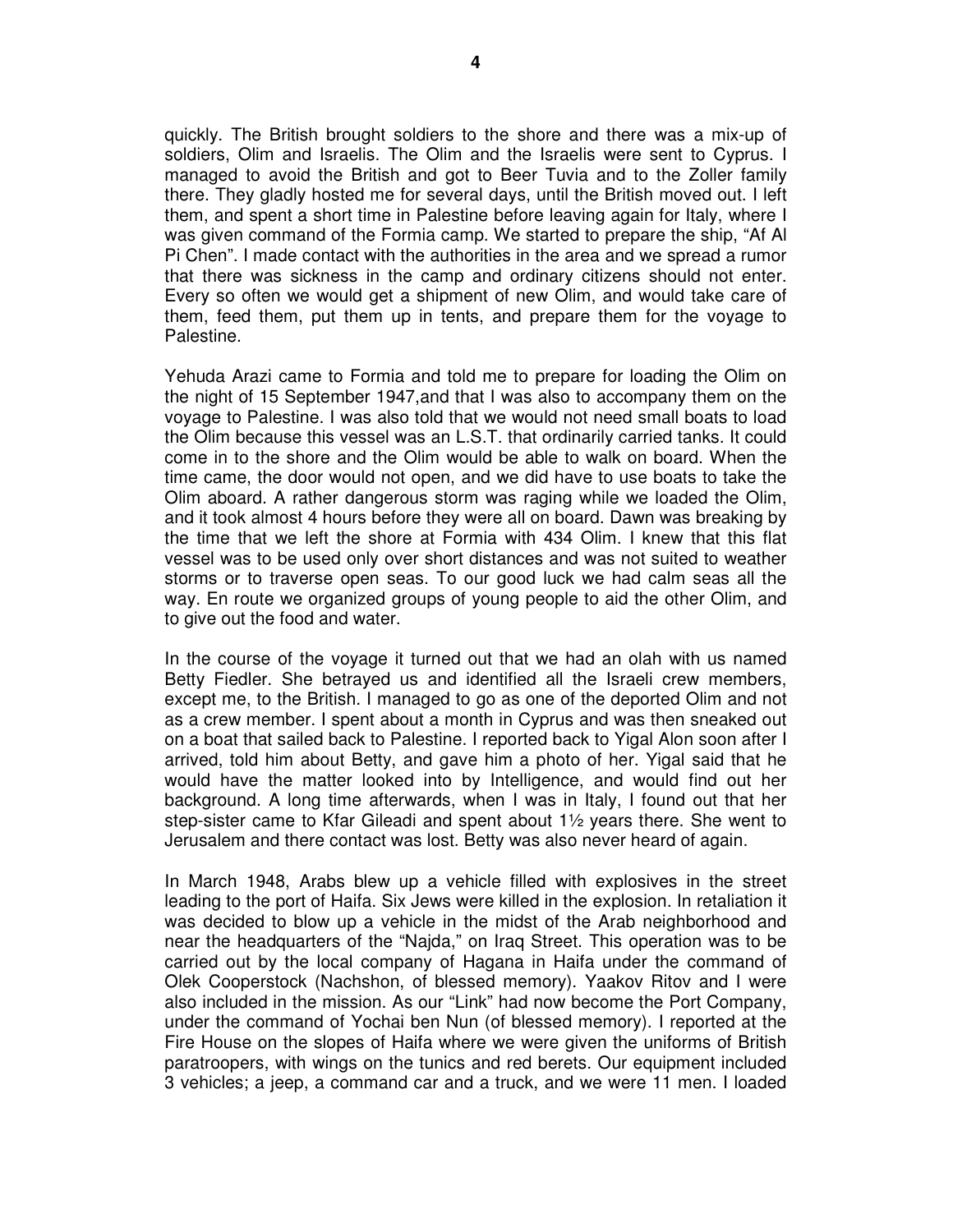the explosives, which weighed 750 kg. onto the truck. As I was the sapper, I would have to set off the explosives when the truck was where it was supposed to be. The jeep was to lead and the truck was to follow. I was hidden on the truck by a canvas and held the detonator which would be activated after a three-minute delay. Yankale was behind us in the command car and he was to pick us up after the detonator had been activated. We went through that area of Haifa and were stopped at checkposts of the Hagana, the British, and the Arabs, and no one recognized us. We reached the street and the truck halted where it was supposed to halt and I lit the detonator. I jumped off the truck and saw that the jeep had started to move and the truck was moving after it. I yelled in Hebrew to Yankale to halt and that I had lit the fuse. Meanwhile, the Arabs started shooting at us and we fired back. The truck driver and I ran towards the jeep, which had to break through a barricade in order to leave that street. No sooner were we out, then there was a huge explosion, which caused many deaths.

With regard to the conquest of Haifa, Nissan Leviatan and I took part in capturing Staunton Street, as far as the Post Office. Nissan took one side of the street with one squad, and I the other side with a second squad.

On the  $14<sup>th</sup>$  Mav 1948, during the Ben Ami campaign, the Palyam was designated to blow up two bridges in Lebanon: one of a railroad and the other over a road. We sailed on the "Aliza" at night, to where the operation was to take place, and anchored 300 meters from the shore. We put rubber boats into the water, took the explosives on our shoulders, and landed a few minutes later on a rocky shore, which hindered our getting to solid ground. As we moved forward we were fired upon and given the command to retreat. We relieved ourselves of the explosives and headed for the rubber boat. One side of the boat was damaged and full of men. I decided to jump into the water and swim out to the vessel. During this operation, Pinchas Sobol, a Palyamnik, was killed.

After Haifa was taken, I was again sent to Formia, Italy, to bring the ship "Avionia" to Israel with 1,000 Olim. After that I was given command of a procurement ship and in that year made six trips carrying arms and ammunition, machine parts and Spitfire planes from Italy and Yugoslavia. All of this was done with a foreign crew but with one of our Gideonim (radio operators), Yehuda Limoni. On every trip we would be given a sum of money in foreign currency for emergency use; to buy fuel or to bribe port officials, etc.

I recall one voyage when we were to bring Spitfire planes to Israel for the Air Force. It was July 1948 and the Czechs suggested to our procurement representative in Czechoslovakia that we purchase 50 Spitfire planes. They could only fly a distance of 600 miles and therefore could not reach Israel by air directly. Our representative looked for some country that would allow us to load the ships in their port so that we could bring these planes to Israel by sea. Yugoslavia agreed that we could load the planes in the port of Sibenik. This was a small port with which we were not familiar. The name of this operation in the Air Force was "Velveta". I left Haifa on the ship "Arsia" for Yugoslavia with the